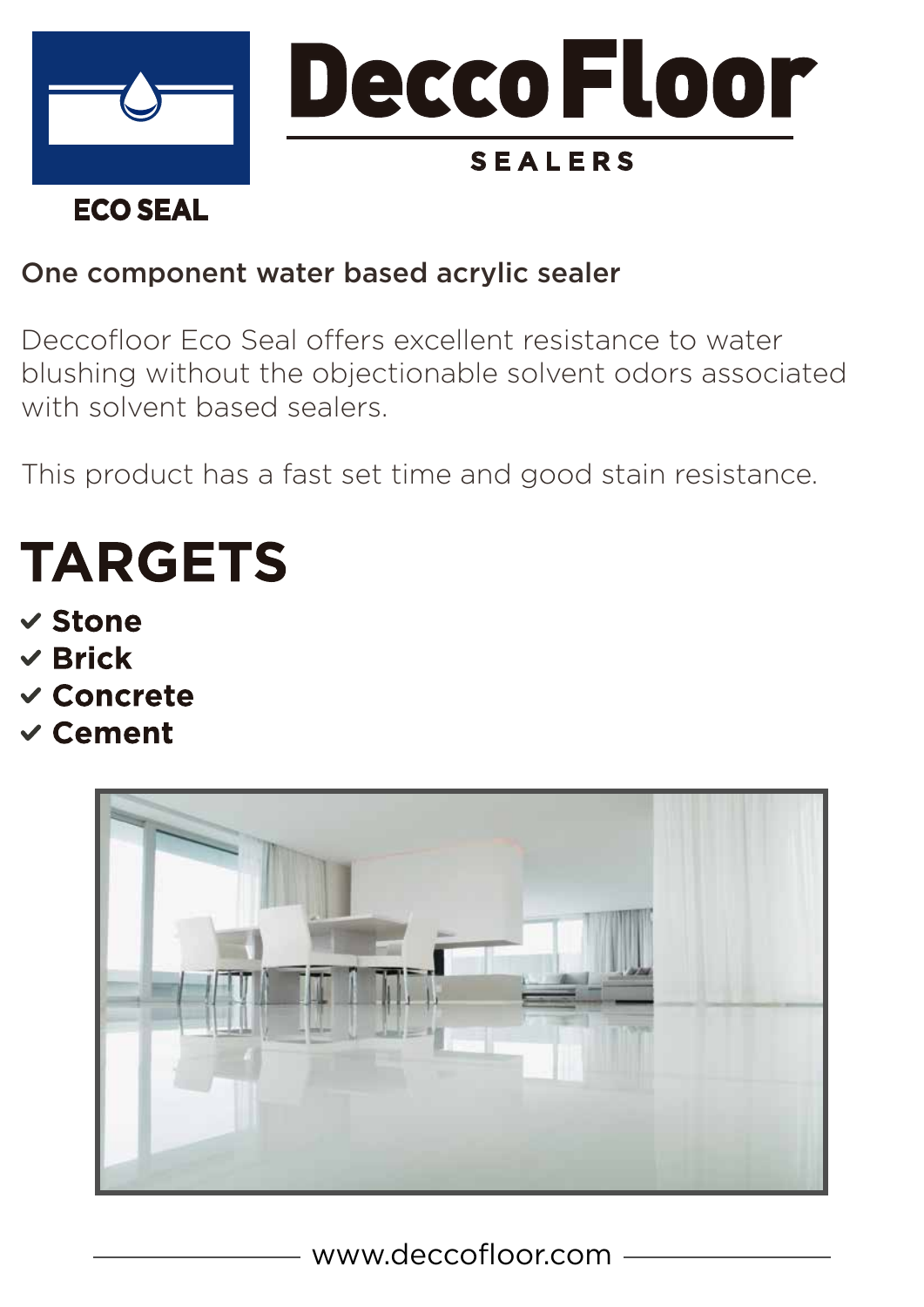SOLIDS BY WEIGHT: 25% (+/- 2%) SOLIDS BY VOLUME:  $21\%$  (+/- 2%)

VOLATILE ORGANIC CONTENT: VOC less than 84 g/l

COLORS AVAILABLE: This product is available in a clear only

RECOMMENDED FILM THICKNESS: 3-4 mils wet (0.5 – 1.0 mils dry) COVERAGE PER GALLON: 401-534 square feet @ 3-4 mils wet thickness

PACKAGING INFORMATION This product is available in 1 gallon, 5 gallon and 50 gallon containers. (volumes approximate)

#### MIX RATIO:

One component product, simply stir before using SHELF LIFE:

1 year in unopened containers

ABRASION RESISTANCE:

Taber adrasor CS-17 calibrase wheel with 1000 gram total load and 500 cycles = 80 mg loss IMPACT RESISTANCE: Gardner Impact, direct = 50 in.lb. (passed) FLEXIBILITY: No cracks on a 1/8" mandrel ADHESION: 395 psi @ elcometer (concrete failure, no delamination) VISCOSITY: Less than 200 cps (typical) DOT CLASSIFICATIONS: Not regulated PEEL ADHESION: Excellent

#### APPLICATION TEMPERATURE: 60-100 degrees F with relative humidity below 85%

| <b>CHEMICAL RESISTANCE:</b>                         |   |
|-----------------------------------------------------|---|
| <b>REAGENT</b>                                      |   |
| <b>RATING</b>                                       |   |
| Gasoline                                            |   |
| Brake fluid                                         |   |
| Used motor oil                                      | 5 |
| DI water                                            | 5 |
| Rating key: (film damage) $1 =$ severe $-$ > 5 = no |   |
| damage.                                             |   |

#### STAIN RESISTANCE:

REAGENT RATING Kool-Aid 10 Mustard 10 Chocolate 10 and 10 and 10 and 10 and 10 and 10 and 10 and 10 and 10 and 10 and 10 and 10 and 10 and 10 and 10 Ketchup 10 Coal Tar 2 Rating key: 10 = excellent stain resistance -> 0 = no stain resistance.

#### PRIMER:

None required.

TOPCOAT:

None required. Multiple coats of this product are compatible.

#### LIMITATIONS:

and warranty.

Clarity of color or gloss may be affected by high humidity, low temperatures or chemical exposure. Lighting like sodium vapor lights may affect color. For best results use a good quality 3/8" nap roller. Slab on grade requires moisture barrier. Substrate temperature must be 5°F above dew point All new concrete must be cured for at least 30 days Do not apply this product to areas where there is standing water, damp concrete can be coated. Too thick of an application may result in solvent entrapment and subsequent product failure. Physical properties listed on this technical data sheet are typical values and not specifications. See reverse side for application instructions. See reverse side for limitations of our liability